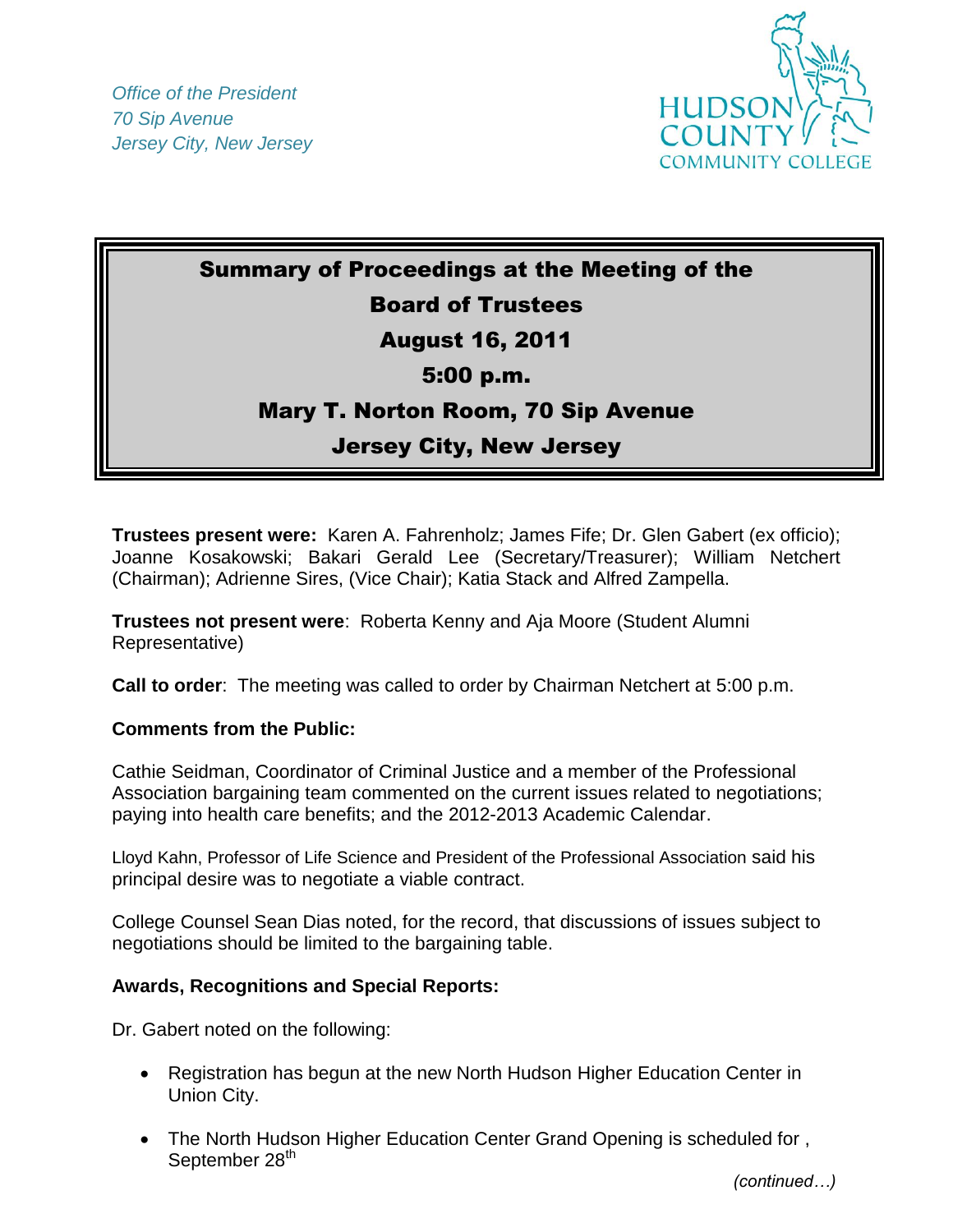• The College In-Service will be on August 18<sup>th</sup> and Convocation on August 19<sup>th</sup>

The trustees **approved the minutes** of their meeting of June 14, 2011.

The following actions were taken concerning **fiscal, administrative, lease and capital recommendations** brought forward by the Administration:

- The award of a contract for benefits consulting services FY2012 was awarded to Alamo Insurance Group of North Bergen, New Jersey in the amount of \$35,000.00.
- The renewal of the College Dental Care Plan for FY2012 and FY2013 with Delta Dental of Parsippany, New Jersey was approved in the amount of \$232,567.00.
- The award of auditing services for Fiscal Year ending June 30, 2011 was approved and awarded to Daley & Sullivan of Livingston, New Jersey in the amount \$60,000.00.
- The renewal of library/LRC periodical, serial and journal subscriptions for FY 2012 with EBSCO of Tenafly, New Jersey was approved in the amount of \$19,038.13.
- The purchase of elevator maintenance service for FY 2012 was approved and awarded to Thyseenkrupp Elevator of Cranford, New Jersey in the amount of \$22,308.00.
- The renewal of annual software maintenance vendor agreement for FY 2012 with Datatel of Fairfax, Virginia was approved in the amount of \$275,000.00.
- The designation of a movie theater tickets vendor for FY 2012 was awarded to American Multi Cinema, Inc. of Chicago, Illinois.
- The purchase of liability and casualty insurance for FY 2012 was approved and awarded to Borden Periman Insurance Brokers of Lawrenceville, New Jersey in the amount of \$267,859.00.
- The renewal of an on-call list for architectural/engineering services for FY 2012 was approved.
- The renewal of student accident and sickness insurance program for FY 2012 with Groseclose Associates of Skillman, New Jersey was approved.
- A rental room location agreement between Hudson County Community College, Compass Group USA d/b/a/ FLIK International Corp. and O Positive was approved.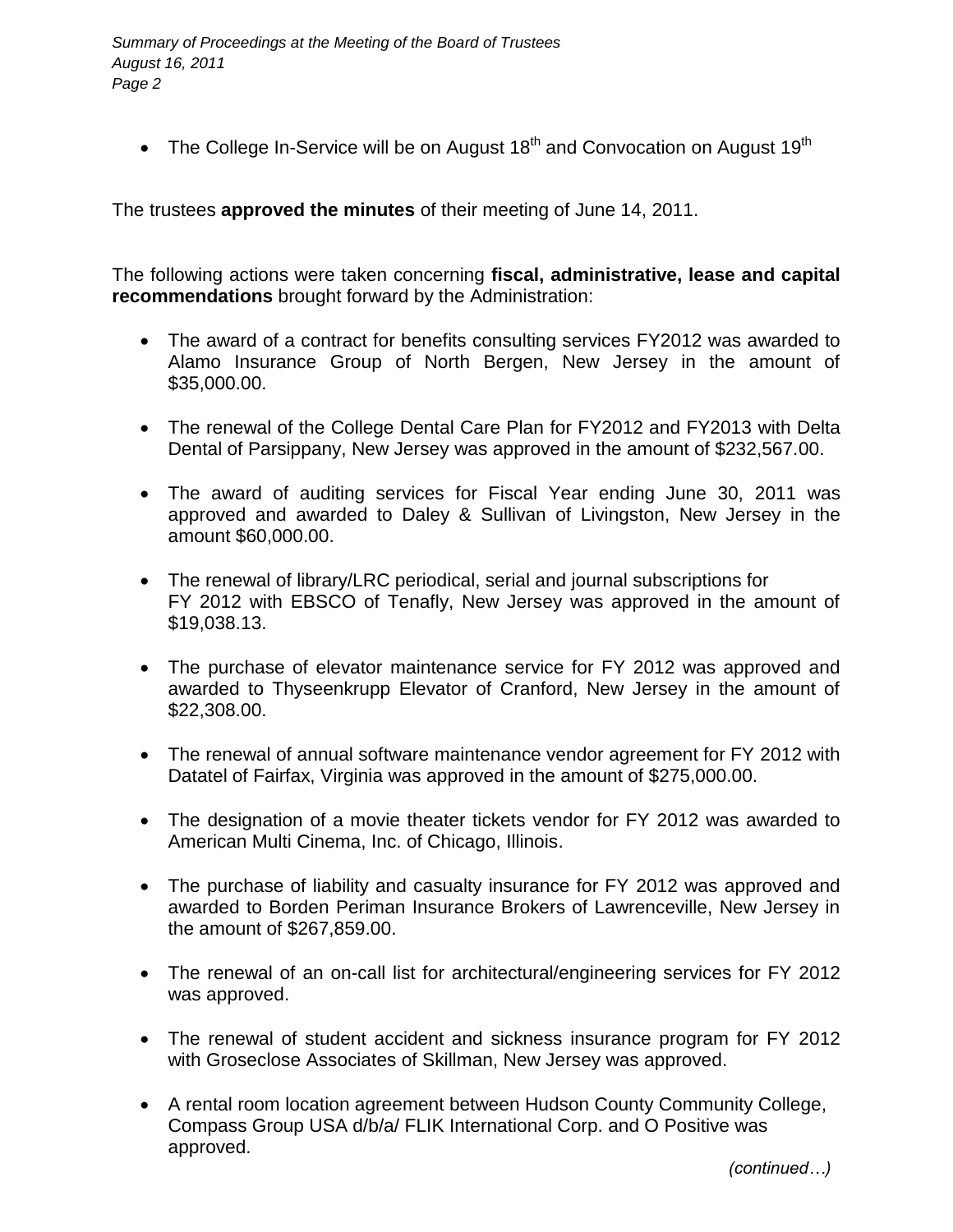- The Amendment Two to Management Agreement (dated March 1, 2011) between Hudson County Community College and Compass Group USA d/b/a/ FLlK International Corp. was approved. (It references negotiations between FLIK and O Positive Producer, allowing the Producer to use additional facilities outside of the Culinary Conference Center.).
- The reports of the Facilities Ad Hoc Committee for its meetings of April 6, 2011 and June 14, 2011 were accepted for inclusion in the record.

The following actions were taken concerning **personnel recommendations** brought forward by the Administration:

- The retirements of an Instructor, Business and a Vice President of Academic Affairs were accepted.
- The following resignations were accepted: (3) Counselors; Head Tutor-English; Human Resources Assistant; Administrative Assistant; and Associate Professor.
- Staff were appointed to the following full-time job titles: Instructor, Accounting; Counselor; Academic Lab Manager; Librarian (NHC); and Library Clerical Assistant-Patron Services (NHC).
- Staff were appointed to the following temporary job titles: Instructors (3) English; (2) ESL; (1) Psychology; and (1) Chemistry.
- A temporary consultant assignment to assess the current ceramics lab (North Hudson Campus) was approved.
- Modifications were made to the Staffing Table effective August 16, 2011.
- Persons were approved for inclusion on the list of those authorized for part-time employment.
- The Hudson County Community College Non-Discrimination/Anti-Harassment Policy was reaffirmed for another year as required by the policy.
- The appointment of Adjunct Faculty Pool for the 2011-2012 Academic Year was approved.

The following actions were taken concerning **academic and student affairs**:

• The rental of New Jersey City University's Laboratory for HCCC Microbiology Classes was approved.